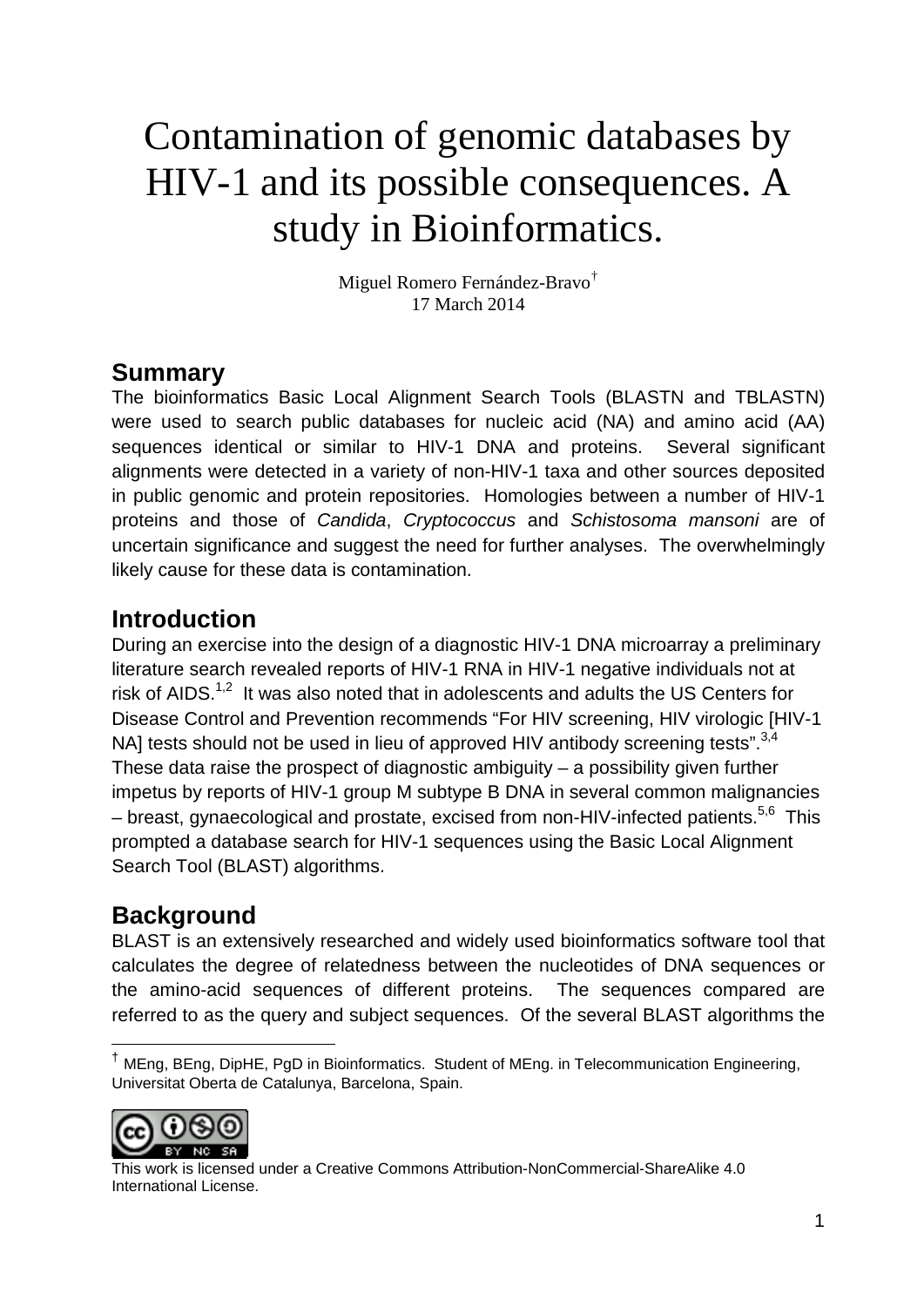two used in this investigation were BLASTN and TBLASTN. BLASTN directly compares two NA sequences while TBLASTN first translates the subject DNA into an AA sequence (protein) in all six reading frames and then compares this with the query AA sequence. TBLASTN has improved sensitivity and biological significance compared to BLASTN.

Briefly BLAST generates and compares substrings of the query sequence with substrings of the subject sequence. Comparisons that exceed a certain threshold score ("hits") are ordered according to length and significance and returned in the form of a graph, table or set of alignments.<sup>[7](#page-10-6)</sup> These document the:

- 1. Cover (percent of the query sequence that is aligned to the subject sequence).
- 2. Identities (number and percent exact matches between query and subject over the length of the coverage).
- 3. Similarities (number and percent exact matches plus conservative substitutions for AA) for the most similar regions. Conservative substitutions refers to AA with similar physiochemical properties, for example, leucine and isoleucine.
- 4. Expect value E. The E-value calculation is "a method to assess the statistical significance of the alignment" and is required to determine biologically relevant alignments<sup>8</sup> and separate these from "random background noise"[.](#page-10-8)<sup>9</sup> The Evalue is the number of matches with the same score expected to occur by chance within a given database. For example, an E-value of  $10^{-6}$  equates to one match expected by chance for every 1,000,000 entries in the database. The lower the E-value or the closer it is to zero the more significant the match.

Nucleotides alignments with E-value  $< 10^{-6}$  and identity  $>= 70\%$  are considered significant. Protein sequences more than 100 AA in length with alignment E-values  $10^{-3}$  $10^{-3}$  and identity  $>=25\%$  are also significant<sup>10</sup> and suggest homology. Homologous proteins "probably have the same ancestor, share the same structure, and have a similar biological function".<sup>[8](#page-10-7)</sup> Homology is not to be confused with similarity or identity. Homology, although grounded on these variables, is either present or absent. For example, it is incorrect to state two proteins are 90% homologous.

#### **Methods**

Initially the 9719 base pair (bp) "Human immunodeficiency virus type 1 (HXB2), complete genome; HIV1/HTLV-III/LAV reference genome" (Accession Number K03455.1) was BLASTN tested against the *National Center for Biotechnology Information* (*NCBI*) and *European Nucleotide Archive* (*ENA*) DNA libraries and linked libraries. Because of the 10% and usually far greater variation in HIV-1 DNAs, all the alignments returned with HXB2 were retested (and confirmed) against a second fulllength HIV-1 genome, the 9181 bp "Human immunodeficiency virus 1, complete genome" (Accession Number NC\_001802.1). However searches using full-length HIV-1 genomes soon proved impractical because they form multiple alignments with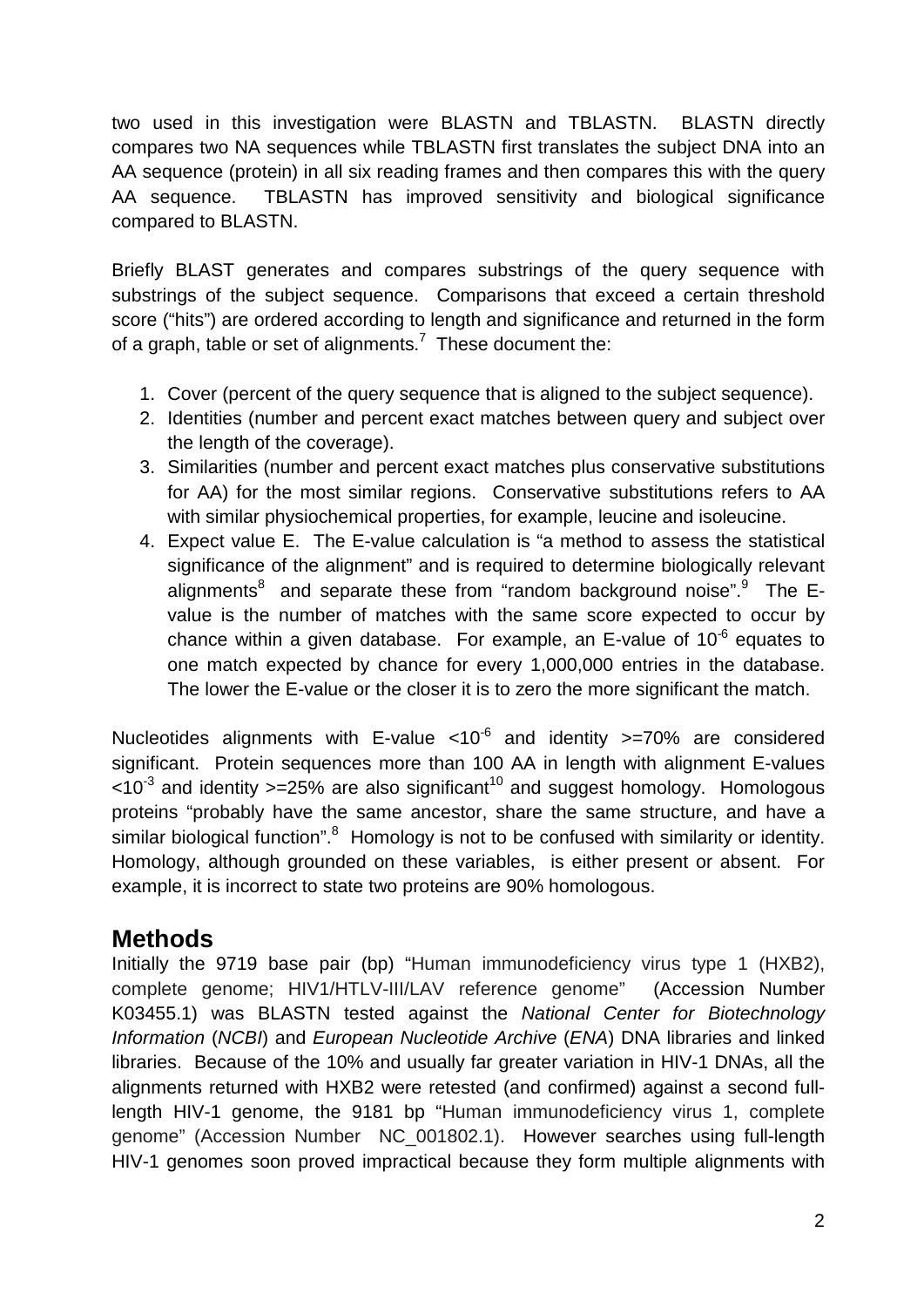the thousands of HIV-1 DNA sequences deposited in the *NCBI*, *ENA* and affiliated databases. Despite the extensive filtering offered by the BLAST software it was not possible to remove these alignments. Fortunately the scientists at the Los Alamos National Laboratory maintain an extensive HIV database from which they have constructed a protein map of HIV-1 based on the individual, HXB2 NA coding sequences (cds, genes) for the HIV-1 proteins.<sup>[11](#page-10-10)</sup> These sequences were substituted as query sequences and included those for the p17, p24, p32, p51, p66, gp41, gp120 and gp160 proteins. Each sequence was tested against the same libraries and the alignments returned then tested against the full-length HIV-1 sequences. Further subject sequences were obtained following BLASTN searches using three sets of 20- 30 bp HIV-1 PCR primers<sup>[12-14](#page-10-11)</sup> and the sequences returned similarly tested.

Because the genetic code is redundant, an AA sequence "hides" alternative NA coding sequences for any particular protein. (For example, there are many alignments between the proteins of both AIDS causing retroviruses HIV-1 and HIV-2 although their DNAs do not align). Since a principal *raison d'être* for NA sequences is the assembly of proteins, in addition to NA searches a limited number of translated BLASTN searches were performed over a range of taxa and other database AA sequences using the HXB2 NA protein coding regions as subject sequences.

*In lieu* of controls in the conventional sense of experimental science alignment searches against HIV-1 DNA were conducted using the genomes of several RNA viruses of similar length to the HIV-1 genome. Those investigated were polio, rubella, mumps, measles, hepatitis B, hepatitis C, Coxsakie and human and porcine enterovirus species.

#### **Results**

Tables 1, 2, and 3 document significant similarities between HIV-1 DNA sequences and a diverse set non-HIV-1 DNAs. These include (in alphabetical order) *Bienertia sinuspersici* (a plant belonging to the Amaranth family), *Bombus insularis* Contig1484.Boin (bees), *Camellia sinensis* (the camellia plant), Candidate division TM7 single-cell TM7a\_contig\_2274, (an uncultured bacterial phylum from the human subgingival crevice), *Ctenogobiops feroculus* microsatellite DNA (the fierce shrimpgoby coral reef fish), *Culex pipiens quinquefasciatus* (the southern house mosquito and vector of lymphatic filariasis and avian malaria), *Dirofilaria immitis* (a parasitic heartworm spread by mosquitos), *Homo sapiens neanderthalensis* ("a 38,000-year-old Neanderthal fossil that is exceptionally free of contamination from modern human DNA" [15\)](#page-10-12), *Homo sapiens* chromosome 8, a human genomic sequence flanking an endonuclease *Not***I** site, *Human T-lymphotropic virus* I, *Leishmania major* (a protozoan pathogen and cause of cutaneous leishmaniasis), *Locusta migratoria* (the migratory locust), *Methyloversatilis universalis* (a betaproteobacterium), *Mus musculus* (the house mouse), *Neurospora intermedia* (an *Ascomycete* fungus used in the production of the food staple oncom), *Nicotiana tabacum* (the tobacco plant), *Oryza sativa Indica* (long-grained rice), *Phaseolus coccineus* (runner bean),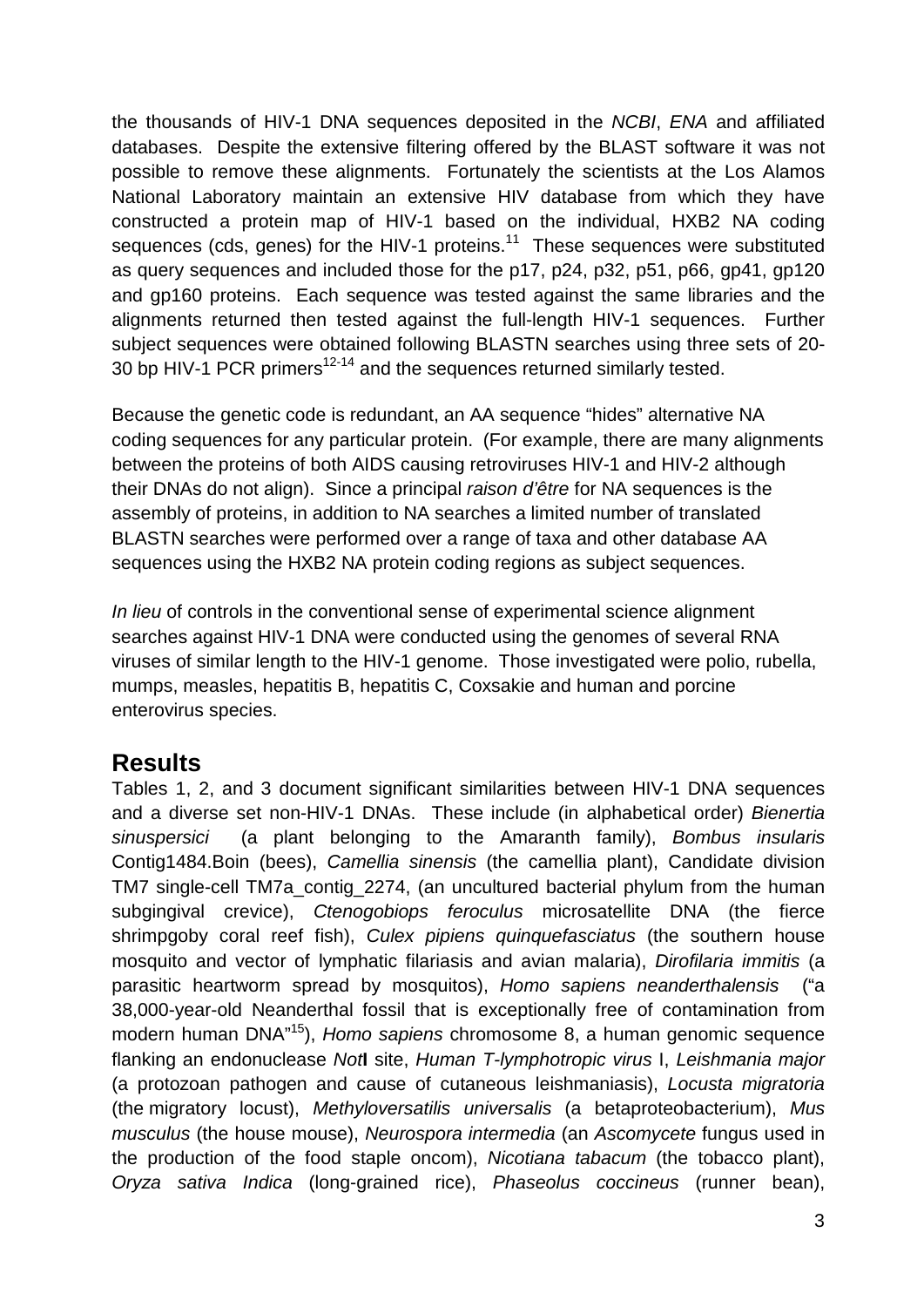*Plasmodium vivax* (a protozoal parasite and cause of benign tertian malaria), the RAK alpha gene (present in breast and other human cancers), *Reticulitermes flavipes* (eastern subterranean termite**)** gut metagenome, *Sesamum indicum* (the sesame plant), *Setaria italica* (the foxtail millet plant), *Sorghum bicolor* (sorghum), *Streptomyces* species (actinobacteria), an uncultured fungus ribosomal RNA gene and *Zea mays* (maize).

Table 4 shows alignments returned from TBLASTN searches using HIV-1 proteins against translated NA sequences of *Cryptococcus neoformans* (yeast), *Candida albicans* (yeast), *Schistosoma mansoni* (a human trematode parasite), the human genome *Not***I** flanking site, an uncultured fungus sequence and *Homo sapiens* chromosomes 3 and 7.

Table 5 shows alignments between HXB2 NA sequences and *Brucella melitensis* and *Ceratocystis fimbriata* (a fungal plant pathogen). The accession numbers of these organisms have been recently removed by NCBI.

No alignments were returned with the several RNA virus "control" genomes tested.

#### **Discussion**

It is well known that HIV genomes are extraordinarily diverse.<sup>[16](#page-10-13)</sup> In fact such diversity necessitates the construction of consensus sequences. "A consensus sequence is a sequence of the most common nucleotide or amino acid at each position in an alignment. We [the Los Alamos National Laboratory] generally use a 50% cut-off, such that at least 50% of the sequences have the same character at this position, or else we replace the character with a question mark…Another way to create a consensus is to take the most frequently occurring character, even if it is not the majority".<sup>17</sup> Given the background for this study it was decided to search for alignments using the HXB2 consensus sequence. This is the standard reference strain HIV-1/HTLV-III/LAV<sup>[18](#page-11-0)</sup> dating from the first HIV-1 isolates.<sup>[19](#page-11-1)</sup>

Although the NA alignments reported here relate to only a tiny fraction of all published DNA sequences, at first sight they and their diversity are startling. Examples are:

- 1. A 201 bp segment of *Streptomyces* DNA bearing a 99% (198/199) alignment with HIV-1 DNA between base pairs 9521-9719. This segment is a partial cds for the HIV-1 nef protein.
- 2. The same 201 bp bearing a 99% (200/201) alignment between base pairs 436- 636. This segment represents approximately 30% of the HXB2 5ʹ end LTR.
- 3. A 675 bp segment of *Culex pipens* (mosquito) DNA bearing a 97% (655/675) alignment with HIV-1 DNA between base pairs 1-669 (12 non-identical NA and 8 gaps) This segment includes the complete coding region for HIV-1 p17 and a partial cds for the Pr55 *gag* precursor protein. (Interestingly in 1986 "HIV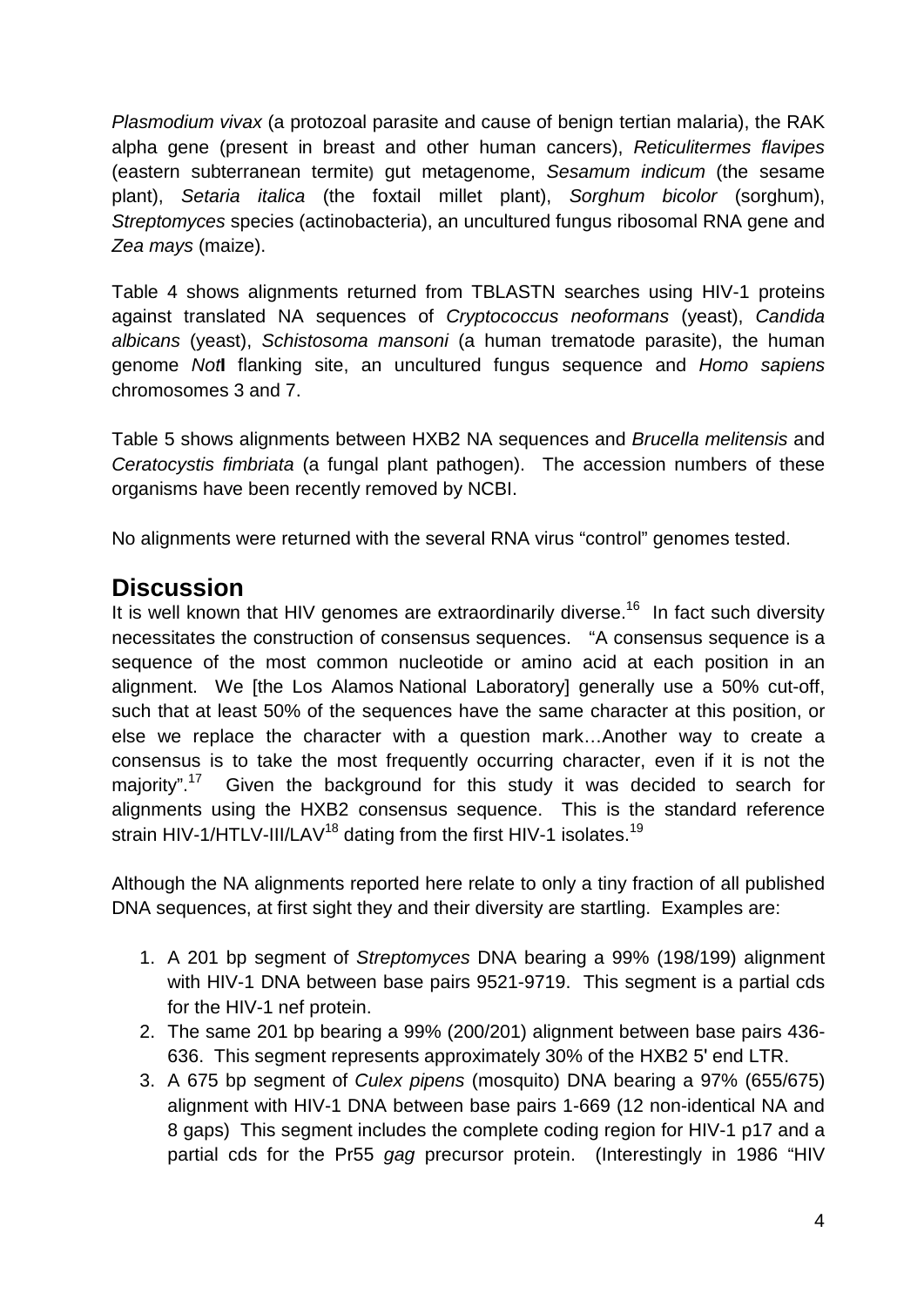proviral DNA was reported in various insects [including mosquitos] from Central Africa"<sup>20</sup>).

- 4. A 510 bp segment of human DNA with a (89%) (453/510) alignment with HIV-1 DNA between base pairs 3135-3641. This segment is a cds for the HIV-1 Pol polyprotein p66/p51 (reverse transcriptase) region.
- 5. A 67 bp segment of human chromosome 8 DNA that has a 99% (66/67) alignment with HIV-1 DNA between base pairs 6348-6414. This segment is a partial cds for HIV-1 proteins p120 and p160.

However if one is cognisant of the *National Cancer Institute* report that "almost onefifth of nonprimate genomes in public databases contain stretches of human DNA sequence",<sup>[21](#page-11-3)</sup> these findings may not be totally unexpected. Given the prevalence of HIV-1 nucleic acid testing, as well as the sensitivity of PCR, a similar situation may operate. Contamination, an ever present potential hazard may result from amplification of a mere few million sequences introduced for example from a nearby laboratory on a seemingly innocent fomite. There is evidence that varicella-zoster virus DNA<sup>[22](#page-11-4)</sup> and *Pneumocystis carinii* DNA<sup>[23](#page-11-5)</sup> can be found in air samples in a high proportion of hospital wards including rooms that do not house patients. It is conceivable that HIV RNA could likewise become airborne or transferred to a laboratory by a person who has come into contact directly or indirectly with a patient, health care provider or another person in a hospital setting. Contamination may be introduced at several places including at source (during isolation of taxon or other DNA) or the PCR or sequencing steps (during which DNAs from different sources may combine as chimeras). The results in Table 5 with *Brucella melitensis* and *Ceratocystis fimbriata* are considered definite evidence of contamination particularly as the coverage between *Brucella* and HIV-1 exceeded 5800 base pairs and no such alignments have been deposited in other *Brucella melitensis* accessions. The recent removal of the Table 5 Accession numbers by the NCBI appear to confirm this view.

To guard against contamination the NCBI screens each submitted genome to identify contaminating sequences that may be present for artificial or biological reasons. According to the NCBI, screening consists of BLAST searches of submitted sequences against the chromosomes of unrelated organisms, against primate- or rodent-specific repeats and against an enhanced common contaminants database that contains vector sequences, bacterial insertion sequences and *E. coli*. [24](#page-11-6) Unfortunately NCBI does not include HIV sequences in its quality control screening.

Notwithstanding, there are several reasons why contamination may not be the universal explanation for these data. They include (a) there is no actual proof of contamination; (b) sequences are deposited by laboratories conducting research unrelated to HIV; (c) some sequences are reported by laboratories at foremost institutions; (d) laboratories undertake forensic precautions to exclude and neutralise contamination; (e) no HIV-1 DNA alignments were found in the nine sets of "control",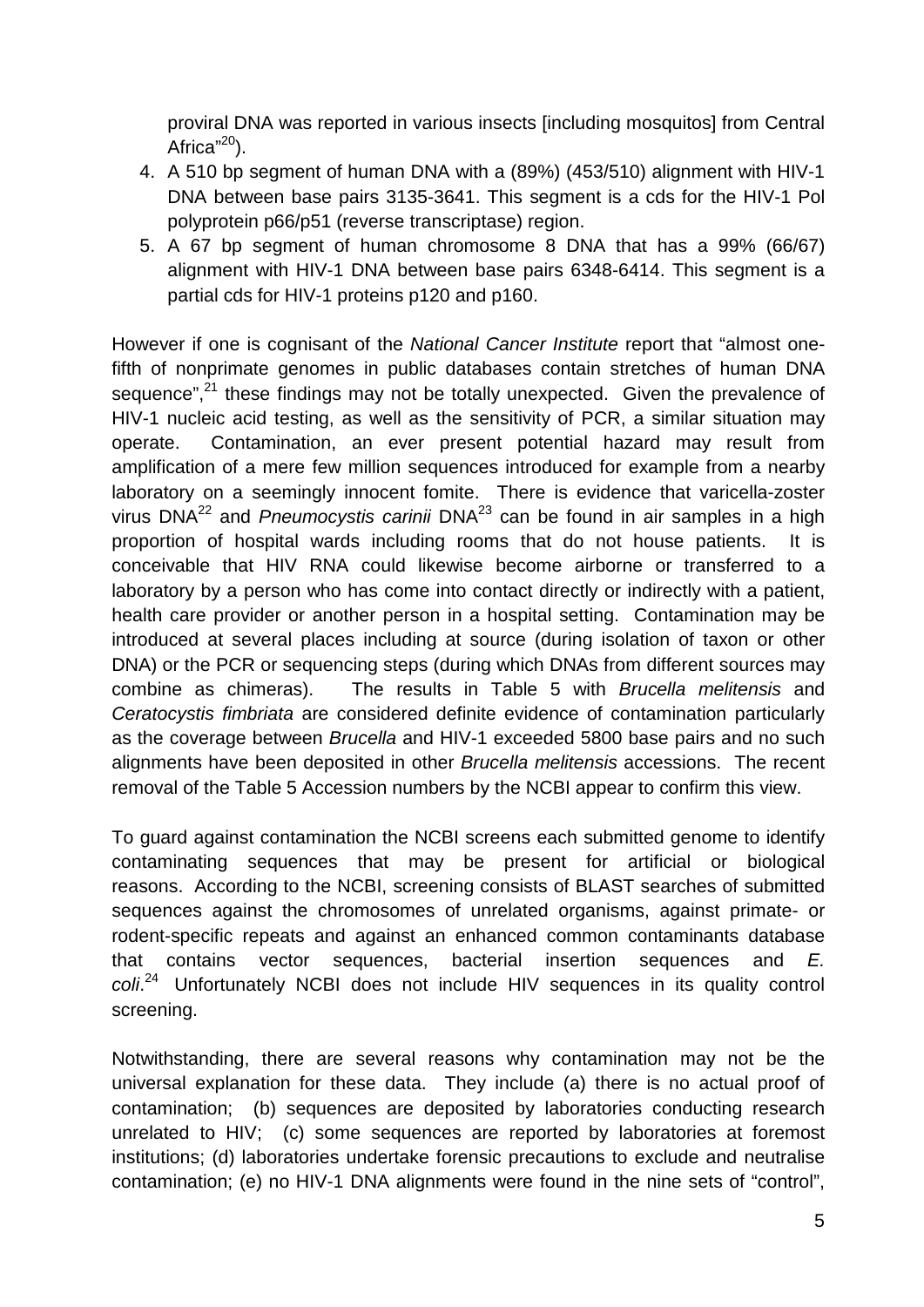non-HIV-1 RNA virus genomes similar in length to the HIV-1 genome (data not shown); (f) using the HIV-1 gp41-derived primers SK68 and SK69 HIV-1 sequences were reported in malignant tissues of patients in the absence of HIV-1 infection.<sup>25</sup> In the latter contamination is virtually impossible since the same HIV-1 DNA was not detected in any of the non-malignant control tissues adjacent to the excised neoplasms.

Several of the AA alignments in Table 4 are also worthy of mention. For example, the 93% and 100% identities between HXB2 envelope proteins and an 856 bp "uncultured fungus" translated DNA from "composting dairy manure" reported in 2013 by the *Plant Sciences Division*, University of Idaho. And the 68% and 73% identities between HXB2 p66 and p51 (reverse transcriptase) and a 597 bp human genomic sequence flanking a *Not***I** site reported in 2001 by the *Microbiology and Tumorbiology Centre*, Karolinska Institute.<sup>[26](#page-11-8)</sup> There are also alignments signifying homology between HXB2 and several human pathogens including the AIDS-related *Candida* and *Cryptococcus*. The significance of these alignments is uncertain but since both organisms are globally prevalent and exposure often occurs in early childhood they may underlie some instances of unconfirmed reactive HIV-1 ELISAs and/or cross-reacting Western blot bands. Similar remarks may apply to *Schistosoma mansoni* in Africa and other parts of the world where Schistosomiasis is endemic.<sup>[27](#page-11-9)</sup>

### **Conclusions**

Contamination is the most likely explanation for these data. If HIV nucleic acid contamination is a prevalent risk similar to that of human DNA then there is a possibility for HIV nucleic acid to contaminate HIV testing facilities. This has the potential to complicate direct virologic diagnosis and the monitoring of HIV infection. It would prove especially problematic when least desired, for example, when testing is mandated to clarify indeterminate serology in low risk individuals or complement the screening of serologically negative blood donations. It is hoped this report will stimulate other students of bioinformatics to confirm these data and further elucidate the extent to which HIV-1 NA and AA sequences are related to the DNA and proteins of humans and other taxa. If these data are not wholly explained by contamination then students or others more familiar with the biological sciences may be in a position to propose an alternative explanation.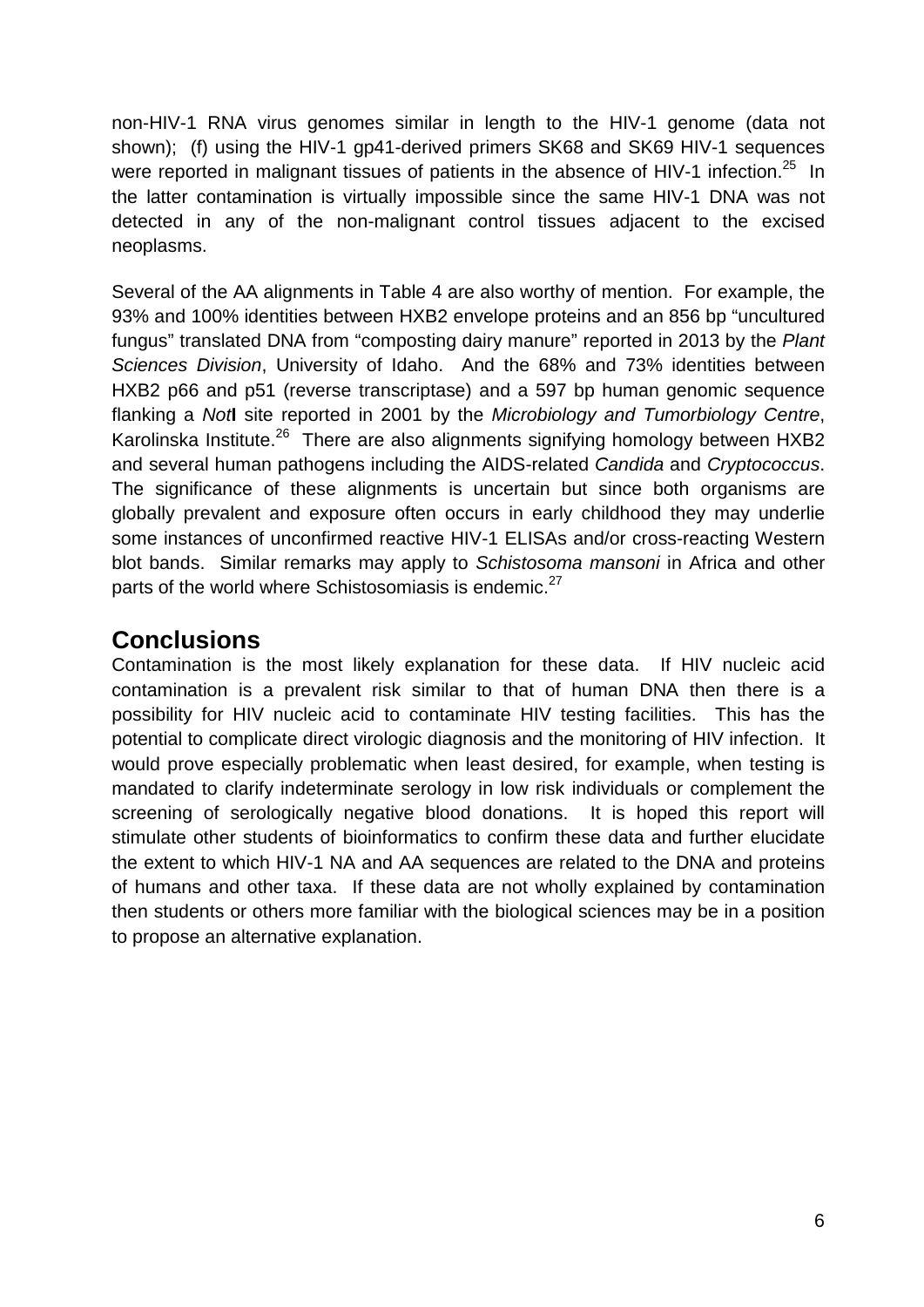| Subject (bp)                                                        | Cover | <b>Identity</b> | <b>E-Value</b> | Data              |
|---------------------------------------------------------------------|-------|-----------------|----------------|-------------------|
| Plasmodium vivax (various sequences and lengths)                    |       | 97%             | $2e-6$         | Link 0            |
| Streptomyces sp. AA4 (8475969)                                      | 5%    | 99%             | 3e-100         | Link 1            |
| Methyloversatilis universalis FAM5 Contig00007 (779)                | 100%  | 96%             | 0.0            | Link 2            |
| Methyloversatilis universalis FAM5 Contig00009 (1122)               | 100%  | 89%             | 0.0            | Link <sub>3</sub> |
| Methyloversatilis universalis FAM5 Contig00006 (649)                | 99%   | 91%             | 0.0            | Link 4            |
| Uncultured fungus (856)                                             | 52%   | 96%             | 0.0            | Link 5            |
| Oryza sativa cv. LYP9 (432)                                         | 96%   | 98%             | 0.0            | Link 6            |
| Neurospora intermedia (various sequences and lengths)               |       | 99%             | 1e-91          | Link 7            |
| Mus musculus (148)                                                  | 46%   | 100%            | 3e-33          | Link 8            |
| Setaria italica (720)                                               | 91%   | 77%             | 3e-99          | Link 9            |
| Bienertia sinuspersici (1216)                                       | 12%   | 84%             | 2e-37          | <b>Link 10</b>    |
| Homo sapiens chromosome 8 (125)                                     | 53%   | 99%             | $1e-30$        | <b>Link 11</b>    |
| Human T-lymphotropic virus I (404)                                  | 97%   | 88%             | 5e-134         | <b>Link 12</b>    |
| Locusta migratoria (462)                                            | 92%   | 98%             | 0.0            | Link 13           |
| Phaseolus coccineus (107)                                           | 90%   | 93%             | 2e-97          | <b>Link 14</b>    |
| Nicotiana tabacum (383)                                             | 80%   | 90%             | 2e-113         | <b>Link 15</b>    |
| Camellia sinensis (883)                                             | 100%  | 96%             | 0.0            | <b>Link 16</b>    |
| Bombus insularis Contig1484.Boin (232)                              | 99%   | 93%             | 3e-94          | <b>Link 17</b>    |
| Homo sapiens genomic sequence flanking NotI site (597)              | 84%   | 89%             | 0.0            | <b>Link 18</b>    |
| Homo sapiens neanderthalensis fossil long bone DSASCWG01DMKL3 (70)  | 91%   | 94%             | 9e-25          | <b>Link 19</b>    |
| Homo sapiens neanderthalensis fossil long bone DSASCWG01CJM12 (114) | 56%   | 98%             | 6e-29          | Link 20           |
| Homo sapiens neanderthalensis fossil long bone DSASCWG01BK7EM (105) | 57%   | 100%            | 2e-28          | <b>Link 21</b>    |
| Homo sapiens neanderthalensis fossil long bone DSASCWG02IG82R (94)  | 64%   | 97%             | $3e-26$        | <b>Link 22</b>    |

**Table 1: HIV-1 nucleic acid BLASTN identity search against full-length HXB2 (9719 bp)**

Sequence from: http://www.hiv.lanl.gov/content/sequence/HIV/REVIEWS/HXB2.html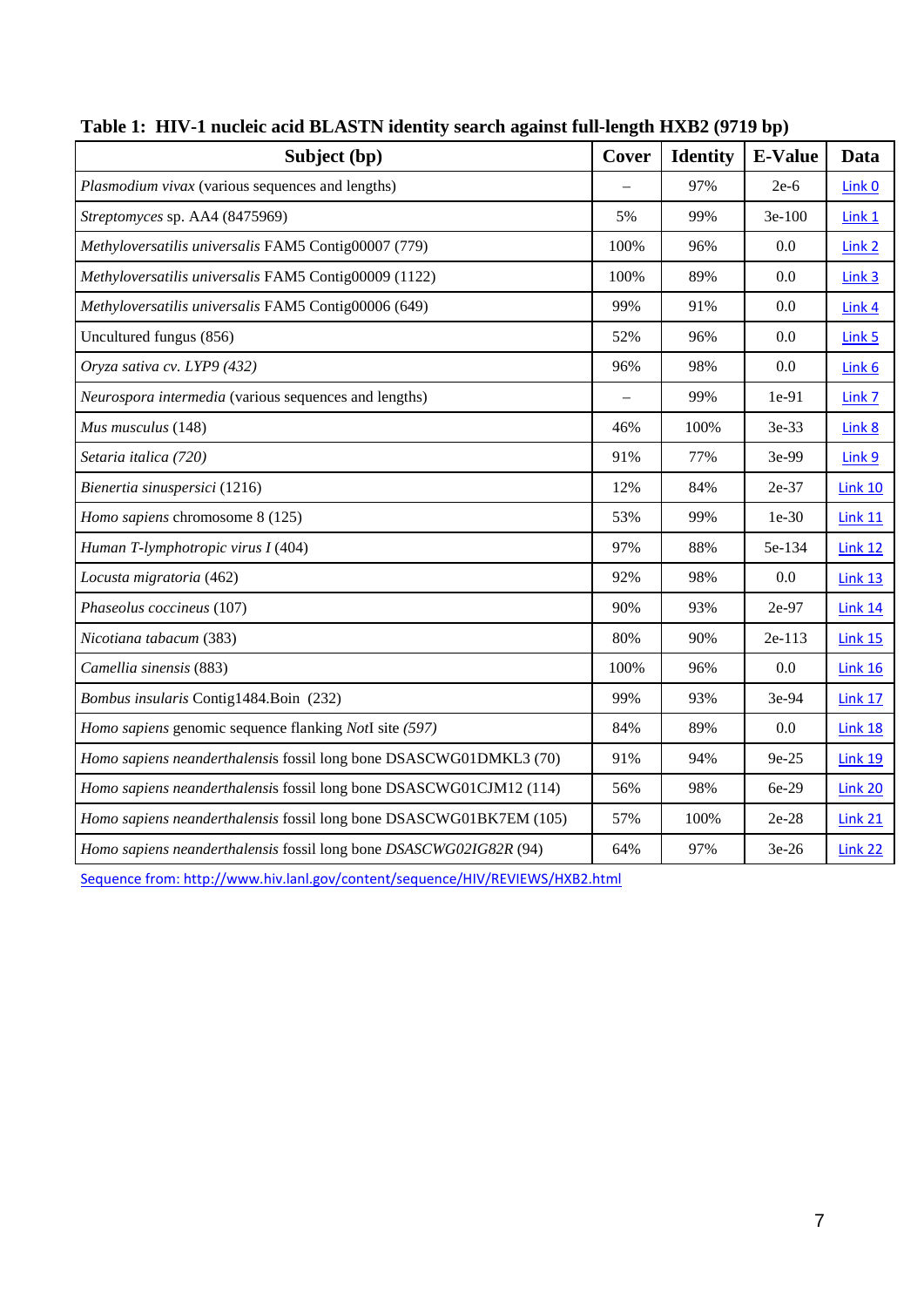| <b>Primer</b>      | Subject (bp)                                              | Cover | <b>Identity</b> | <b>E.Value</b> | Data              |
|--------------------|-----------------------------------------------------------|-------|-----------------|----------------|-------------------|
| <b>JA17</b>        | Ctenogobiops feroculus microsatellite (85)                | 100%  | 96%             | 2e-34          | Link 23           |
| <b>JA20</b>        | Zea mays (330)                                            | 95%   | 96%             | $9e-146$       | Link 24           |
| <b>JA18</b>        | Zea mays (330)                                            | 95%   | 96%             | 9e-146         | Link 24           |
| JA13               | Dirofilaria immitis (2631)                                | 100%  | 91%             | 0.0            | <b>Link 25</b>    |
| <b>SK68</b>        | RAK gene alpha (142)                                      | 100%  | 95%             | 3e-62          | Link 26           |
|                    | Dirofilaria immitis (2631)                                | 100%  | 91%             | $0.0\,$        | Link 25           |
| SK69               | Dirofilaria immitis (2631)                                | 100%  | 91%             | 0.0            | <b>Link 25</b>    |
| Msf12b             | Culex pipiens quinquefasciatus (934)                      | 72%   | 97%             | 0.0            | Link 27           |
|                    | Sesamum indicum (770)                                     | 98%   | 99%             | 0.0            | Link 28           |
| F <sub>2</sub> nst | Culex pipiens quinquefasciatus (934)                      | 72%   | 97%             | 0.0            | Link 27           |
| POLintF1           | Zea mays (330)                                            | 95%   | 96%             | 9e-146         | Link 24           |
| POLoutF1           | Candidate division TM7 single-cell TM7a_contig_2274 (868) | 99%   | 94%             | 0.0            | <b>Link 29</b>    |
| VIF-VPUinR1        | Dirofilaria immitis (2631)                                | 100%  | 91%             | 0.0            | Link 25           |
|                    | Leishmania major (527)                                    | 95%   | 97%             | $0.0\,$        | <b>Link 30</b>    |
| VIF-VPUoutR1       | Phaseolus coccineus (99)                                  | 54%   | 96%             | 8e-22          | <b>Link 31</b>    |
|                    | Methyloversatilis universalis FAM5 (649)                  | 99%   | 91%             | 0.0            | Link 4            |
|                    | Leishmania major (527)                                    | 95%   | 97%             | 0.0            | Link 30           |
| Nefyn05            | Methyloversatilis universalis FAM5 contig00009 (1122)     | 100%  | 89%             | 0.0            | Link <sub>3</sub> |
| UNINEF 7'          | Streptomyces sp. AA4 (8475969)                            | 5%    | 99%             | $3e-100$       | Link 1            |
|                    | Streptomyces sp AA4 cont1.30 (21080)                      | 5%    | 99%             | 8e-103         | <b>Link 32</b>    |
| ProRT              | Homo sapiens genomic sequence flanking NotI site (597)    | 84%   | 89%             | 0.0            | <b>Link 18</b>    |

**Table 2. HIV-1 nucleic acid BLASTN identity search against primer derived subject sequences I**

Primers from:

<http://www.ncbi.nlm.nih.gov/pmc/articles/PMC2170516/>

[http://www.biotechniques.com/multimedia/archive/00007/98242bm11\\_7387a.pdf](http://www.biotechniques.com/multimedia/archive/00007/98242bm11_7387a.pdf)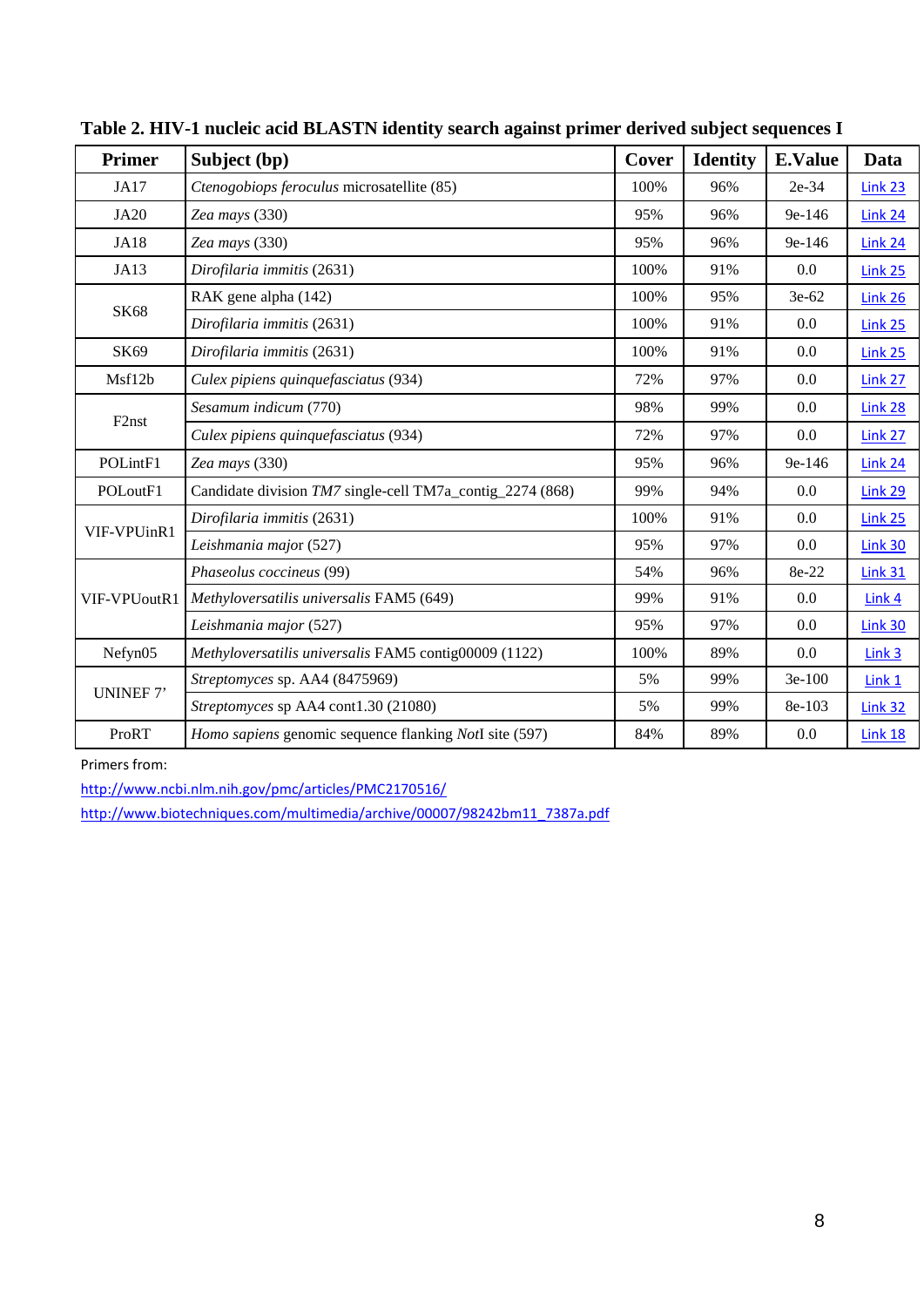| Primer | Subject (bp)                                              | Cover | <b>Identity</b> | <b>E.Value</b> | Data           |
|--------|-----------------------------------------------------------|-------|-----------------|----------------|----------------|
| E10    | Methyloversatilis universalis FAM5 (649)                  | 99%   | 91%             | 0.0            | $Link 4$       |
| E60    | Reticulitermes flavipes metagenome (632)                  | 98%   | 96%             | 0.0            | <b>Link 33</b> |
|        | Reticulitermes flavipes metagenome TS23-D12 (738)         | 100%  | 95%             | 0.0            | <b>Link 34</b> |
|        | Reticulitermes flavipes metagenome TS23-F11 (619)         | 100%  | 92%             | 0.0            | <b>Link 35</b> |
|        | Reticulitermes flavipes metagenome TS23-G7 (528)          | 98%   | 91%             | 0.0            | <b>Link 36</b> |
| E70    | Reticulitermes flavipes metagenome (632)                  | 98%   | 96%             | 0.0            | <b>Link 33</b> |
|        | Reticulitermes flavipes metagenome TS23-D12 (738)         | 100%  | 95%             | 0.0            | <b>Link 34</b> |
|        | Reticulitermes flavipes metagenome TS23-F11 (619)         | 100%  | 92%             | 0.0            | <b>Link 35</b> |
| E260   | Sorghum bicolor (772)                                     | 54%   | 98%             | $9e-169$       | <b>Link 37</b> |
| E145   | Reticulitermes flavipes metagenome (632)                  | 98%   | 96%             | 0.0            | <b>Link 33</b> |
|        | Reticulitermes flavipes metagenome TS23-D12 (738)         | 100%  | 95%             | 0.0            | <b>Link 34</b> |
|        | Candidate division TM7 single-cell TM7a_contig_2274 (868) | 100%  | 92%             | 0.0            | Link 35        |

**Table 3. HIV-1 nucleic acid BLASTN identity search against primer derived subject sequences II**

[Primers from: http://www.hiv.lanl.gov/content/sequence/HIV/COMPENDIUM/1995/PART-III/3.pdf](http://www.hiv.lanl.gov/content/sequence/HIV/COMPENDIUM/1995/PART-III/3.pdf)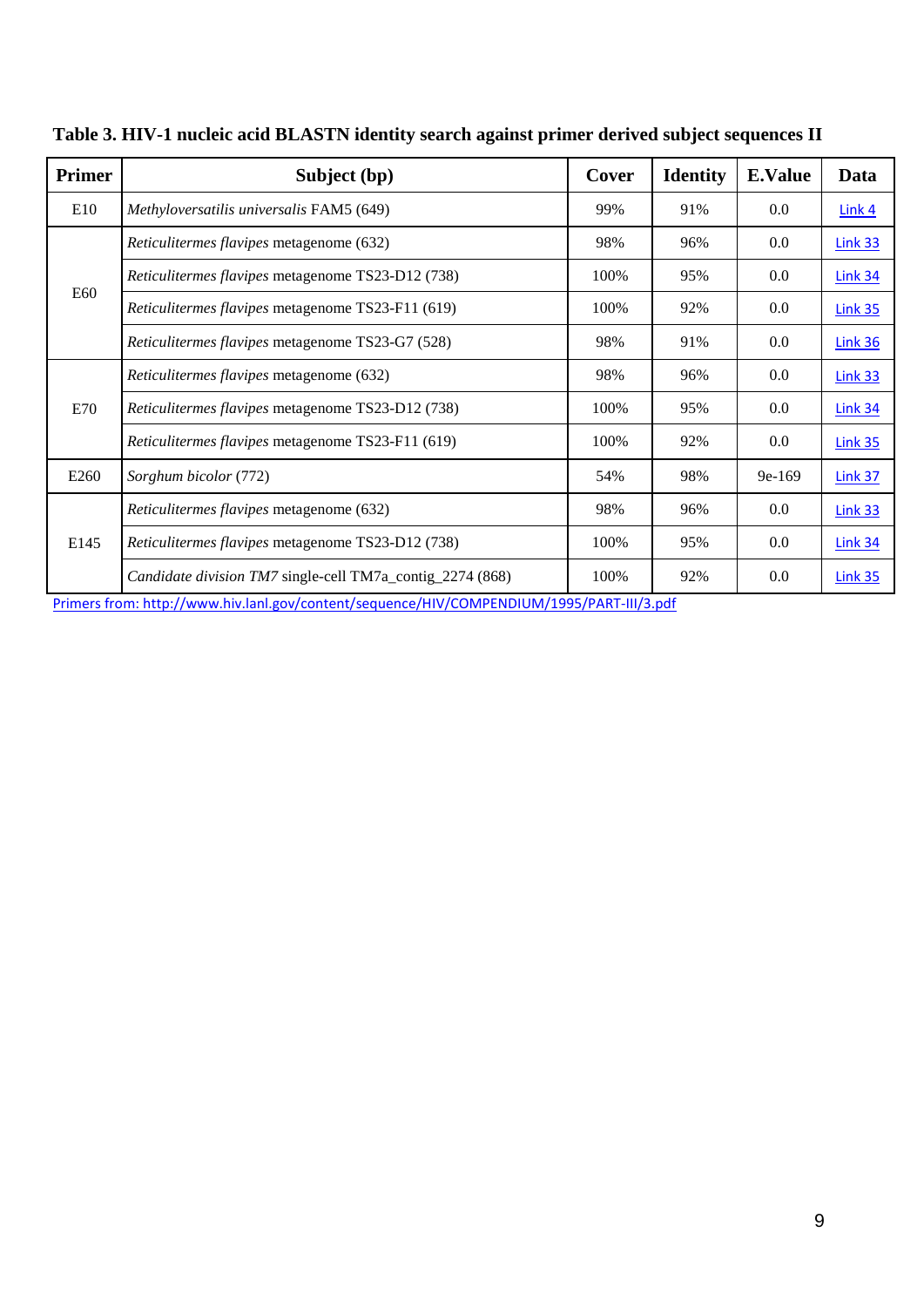| <b>Sequence</b>            | Subject (bp)                                                                                                                                                                                                                                                                                                                          | Cover | <b>Identity</b> | <b>E-Value</b> | Data           |
|----------------------------|---------------------------------------------------------------------------------------------------------------------------------------------------------------------------------------------------------------------------------------------------------------------------------------------------------------------------------------|-------|-----------------|----------------|----------------|
| HIV p31<br>(288aa)         | Schistosoma mansoni (6914)                                                                                                                                                                                                                                                                                                            | 90%   | 28%             | $2e-23$        | <b>Link 38</b> |
| HIV p24<br>(231aa)         | Homo sapiens chromosome 7, GRCh37.p13 (159138663)                                                                                                                                                                                                                                                                                     | 60%   | 37%             | 6e-11          | <b>Link 39</b> |
|                            | Homo sapiens chromosome 3, GRCh37.p13 (198022430)                                                                                                                                                                                                                                                                                     | 51%   | 36%             | $4e-09$        | <b>Link 40</b> |
| HIV p55<br>(500aa)         | Schistosoma mansoni (6914)<br>29%<br>46%<br>$2e-17$<br>Homo sapiens genomic sequence surrounding NotI site (597)<br>38%<br>71%<br>Cryptococcus neoformans var. grubii H99 chromosome 12 (774062)<br>61%<br>25%<br>Schistosoma mansoni (6914)<br>64%<br>36%<br>Homo sapiens genomic sequence surrounding NotI site (597)<br>71%<br>16% |       |                 |                |                |
|                            |                                                                                                                                                                                                                                                                                                                                       |       |                 | $2e-81$        | <b>Link 42</b> |
| HIV p51<br>(440aa)         |                                                                                                                                                                                                                                                                                                                                       |       |                 | $3e-11$        | <b>Link 43</b> |
|                            |                                                                                                                                                                                                                                                                                                                                       |       |                 | $4e-46$        | <b>Link 44</b> |
| <b>HIV</b>                 |                                                                                                                                                                                                                                                                                                                                       |       |                 | $4e-78$        | <b>Link 45</b> |
| polPolyprotein             | Candida albicans genomic DNA, chromosome 7 (949626)                                                                                                                                                                                                                                                                                   | 46%   | 29%             | $1e-09$        | Link 46        |
| (1003aa)                   | Homo sapiens chromosome 7, GRCh37.p13 (159138663)                                                                                                                                                                                                                                                                                     | 94%   | 26%             | $1e-63$        | <b>Link 47</b> |
| HIV p41 (345aa)            | Uncultured fungus (856)                                                                                                                                                                                                                                                                                                               | 23%   | 93%             | $4e-45$        | <b>Link 48</b> |
| <b>HIV p120</b><br>(511aa) | Uncultured fungus (856)                                                                                                                                                                                                                                                                                                               | 7%    | 100%            | $4e-14$        | Link 49        |
| <b>HIV p160</b><br>(856aa) | Uncultured fungus (856)                                                                                                                                                                                                                                                                                                               | 14%   | 93%             | $1e-53$        | <b>Link 50</b> |
| HIV p66 (560aa)            | Homo sapiens genomic sequence surrounding NotI site (597)                                                                                                                                                                                                                                                                             | 31%   | 68%             | 7e-81          | Link 51        |
|                            | Schistosoma mansoni (6914)                                                                                                                                                                                                                                                                                                            | 50%   | 36%             | 8e-46          | Link 52        |
|                            | Homo sapiens chromosome 7, GRCh37.p13 (159138663)                                                                                                                                                                                                                                                                                     | 99%   | 28%             | $2e-48$        | <b>Link 53</b> |

**Table 4: TBLASTN HIV-1 amino acid sequences identity search against specified taxa**

[Sequence from: http://www.hiv.lanl.gov/content/sequence/HIV/REVIEWS/HXB2.html](http://www.hiv.lanl.gov/content/sequence/HIV/REVIEWS/HXB2.html)

#### **Table 5: HIV-1 nucleic acid BLASTN identity search against full-length HXB2. Erased databases.**

| Subject (bp)                                        | Cover | <b>Identity</b> | <b>E-Value</b> | Data           |
|-----------------------------------------------------|-------|-----------------|----------------|----------------|
| <i>Brucella melitensis</i> by 1 M111(5859)          | 94%   | 91%             | 0.0            | <b>Link 54</b> |
| Brucella melitensis bv.1 M28-12 (4911)              | 98%   | 91%             | 0.0            | Link 55        |
| <i>Brucella melitensis</i> by 1 str. M5 (3176)      | 92%   | 90%             | 0.0            | <b>Link 56</b> |
| Brucella melitensis by 1 str. S2 (2084)             | 79%   | 92%             | 0.0            | <b>Link 57</b> |
| Ceratocystis fimbriata CBS 114723 contig00925 (389) | 98%   | 91%             | $4e-150$       | Link 58        |

[Sequence from: http://www.hiv.lanl.gov/content/sequence/HIV/REVIEWS/HXB2.html](http://www.hiv.lanl.gov/content/sequence/HIV/REVIEWS/HXB2.html)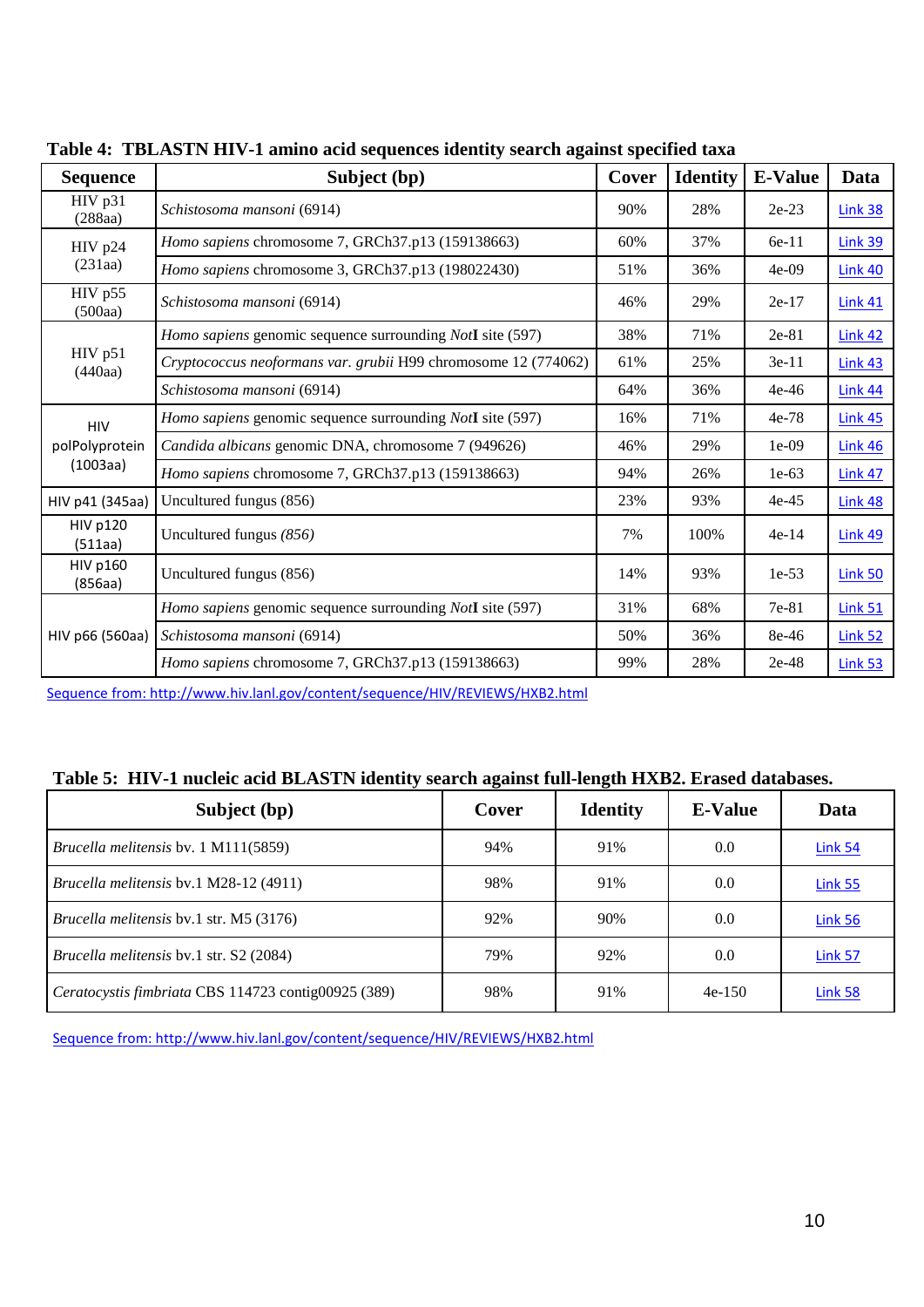# **REFERENCES**<br>1. de Mendoza (

- <span id="page-10-0"></span>**1.** de Mendoza C, Holguin A, Soriano V. False positive for HIV using commercial viral load quantification assays. *AIDS.* 1998;12:2076-2077.
- <span id="page-10-1"></span>**2.** Rich JD, Merriman NA, Mylonakis E, *et al*. Misdiagnosis of HIV infection by HIV-1 plasma viral load testing: A case series. *Ann Intern Med.* 1999;130:37- 39.
- <span id="page-10-2"></span>**3.** Schneider E, Whitmore S, Glynn K, Dominguez K, Mitsch A, McKenna MT. Revised surveillance case definitions for HIV infection among adults, adolescents, and children aged< 18 months and for HIV infection and AIDS among children aged 18 months to< 13 years—United States, 2008. *MMWR Recomm Rep.* 2008;57(10):1-12. <http://www.cdc.gov/mmWr/preview/mmwrhtml/rr5710a1.htm>
- <span id="page-10-3"></span>**4.** Roche COBAS® AmpliPrep/COBAS® TaqMan® HIV-1 Test, version 2.0 (v2.0) 2012. Roche Diagnostics Corporation. Indianapolis USA.
- <span id="page-10-4"></span>**5.** Rakowicz-Szulczynska EM. Viral markers RAK in early diagnosis and therapy of breast, ovarian, uterine, and prostate cancers. In: Diamandis E, Fritsche H, Lilja H, Chan D, Schwartz M, eds. *Tumor markers: Physiology, Pathobiology, Technology, and Clinical Applications*: American Association for Clinical Chemistry; 2002.
- <span id="page-10-5"></span>**6.** Rakowicz-Szulczynska EM, Jackson B, Szulczynska AM, Smith M. Human immunodeficiency virus type 1-like DNA sequences and immunoreactive viral particles with unique association with breast cancer. *Clin Diagn Lab Immunol.*  Sep 1998;5(5):645-653.
- <span id="page-10-6"></span>**7.** Agostino M. Introduction to the BLAST Suite and BLASTN. *Practical Bioinformatics*: Garland Science; 2012.
- <span id="page-10-7"></span>**8.** Bordoli L. Similarity Searches on Sequence Databases: BLAST, FASTA. Swiss Institute of Bioinformatics 2003:
	- [http://www.ch.embnet.org/CoursEMBnet/Basel03/slides/BLAST\\_FASTA.pdf.](http://www.ch.embnet.org/CoursEMBnet/Basel03/slides/BLAST_FASTA.pdf)
- <span id="page-10-8"></span>**9.** The NCBI Handbook [Internet]. 2nd ed: National Center for Biotechnology Information (US); 2013: [http://www.ncbi.nlm.nih.gov/books/NBK143764/.](http://www.ncbi.nlm.nih.gov/books/NBK143764/)
- <span id="page-10-9"></span>**10.** Baxevanis A. Current topics in genome analysis 2012, Biological sequence analysis I. *National Human Genome Research Institute* 2012. http://www.youtube.com/watch?v=Ud\_6VpX5AgI&list=PLF09DBAA3E24C5068
- <span id="page-10-10"></span>**11.** Korber B, Foley B, Kuiken C, Pillai S, Sodroski J. HIV sequence database: Numbering Positions in HIV Relative to HXB2CG. 2008; [http://www.hiv.lanl.gov/content/sequence/HIV/REVIEWS/HXB2.html.](http://www.hiv.lanl.gov/content/sequence/HIV/REVIEWS/HXB2.html)
- <span id="page-10-11"></span>**12.** Sanders-Buell E, Salminen MO, McCutchan FE. Sequencing primers for HIV-1. *The human retroviruses and AIDS Compendium on Line.* Vol January. USA: US Government; 1996:15-21.
- **13.** Zimmermann K, Mannhalter J. Comparable sensitivity and specificity of nested PCR and single-stage PCR using a thermally activated DNA polymerase. *Biotechniques.* 1998;24(2):222-224.
- **14.** Nadai Y, Eyzaguirre LM, Constantine NT, *et al*. Protocol for nearly full-length sequencing of HIV-1 RNA from plasma. *PLoS ONE.* 2008;3(1):e1420.
- <span id="page-10-12"></span>**15.** Green RE, Krause J, Ptak SE, *et al*. Analysis of one million base pairs of Neanderthal DNA. *Nature.* 2006;444(7117):330-336.
- <span id="page-10-13"></span>**16.** Robertson DL, Hahn BH, Sharp PM. Recombination in AIDS viruses. *J Mol Evol.* 1995;40(3):249-259.
- <span id="page-10-14"></span>**17.** <http://www.hiv.lanl.gov/content/sequence/HIV/FAQ.html#CONSENSUS>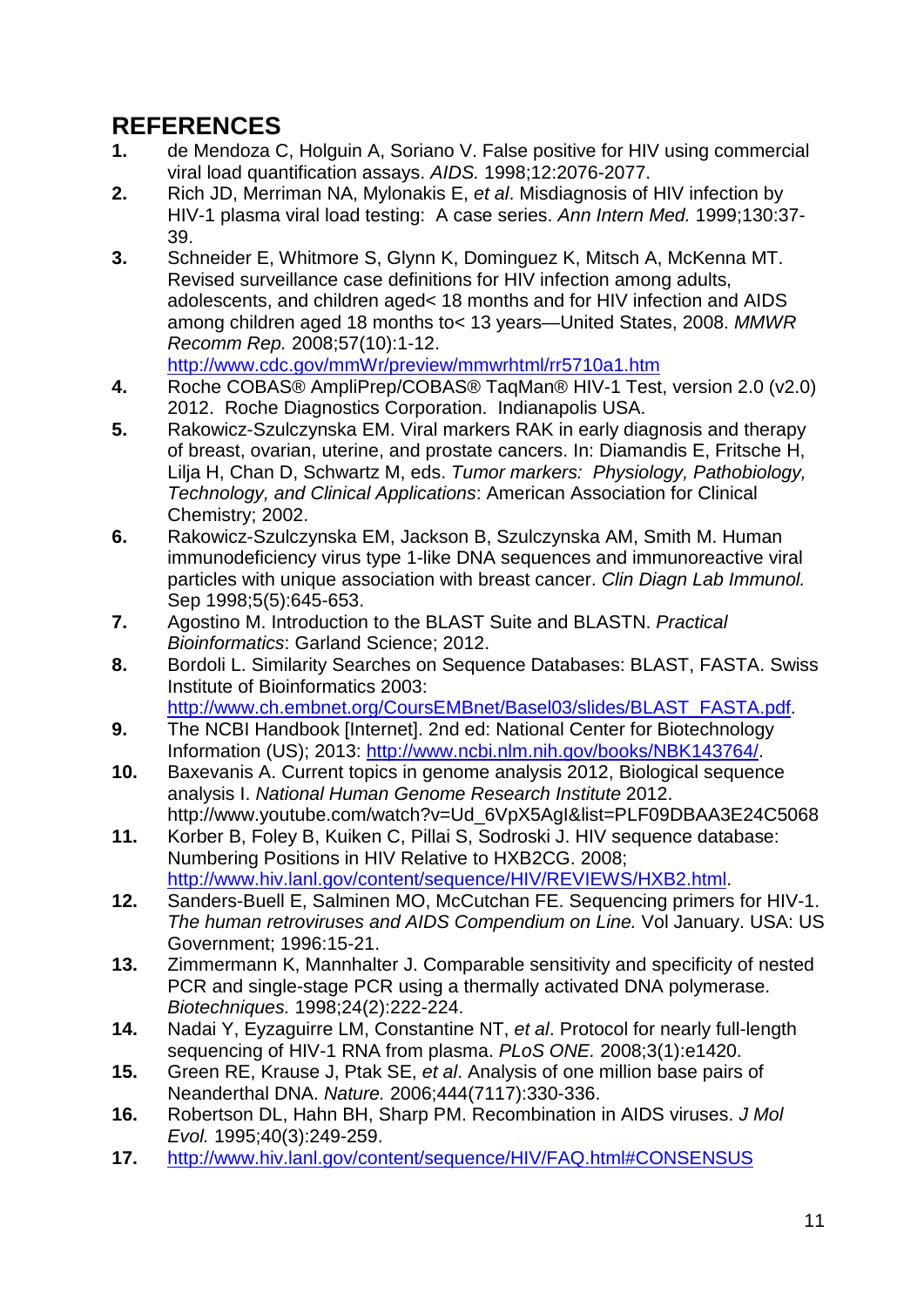- <span id="page-11-0"></span>**18.** Korber B, Gaschen B, Yusim K, Thakallapally R, Kesmir C, Detours V. Evolutionary and immunological implications of contemporary HIV-1 variation. *Br Med Bull.* 2001;58(1):19-42.
- <span id="page-11-1"></span>**19.** Shaw GM, Hahn BH, Arya S, Groopman JE, Gallo RC, Wong-Staal F. Molecular characterization of human T-cell leukemia (lymphotropic) virus type III in the acquired immune deficiency syndrome. *Science.* 1984;226:1165-1171.
- <span id="page-11-2"></span>**20.** Becker JL, Hazan U, Nugeyre MT, *et al*. Infection of insect cell lines by the HIV virus, an agent of AIDS, and a demonstration of insects of African origin infected by this virus]. *C R Acad Sci III.* 1986;303(8):303-306. <http://www.ncbi.nlm.nih.gov/pubmed/3094848>
- <span id="page-11-3"></span>**21.** Tuma R. Genome Sequencing in Patient Care: Preventing Contamination is Crucial. *J Natl Cancer Inst.* 2011;103(11):847-848.
- <span id="page-11-4"></span>**22.** Sawyer MH, Chamberlin CJ, Wu YN, Aintablian N, Wallace MR. Detection of varicella-zoster virus DNA in air samples from hospital rooms. *J Infect Dis.* Jan 1994;169(1):91-94.
- <span id="page-11-5"></span>**23.** Bartlett MS, Vermund SH, Jacobs R, *et al*. Detection of Pneumocystis carinii DNA in air samples: likely environmental risk to susceptible persons. *J Clin Microbiol.* Oct 1997;35(10):2511-2513.
- <span id="page-11-6"></span>**24.** Contamination in Sequence Databases. <http://www.ncbi.nlm.nih.gov/tools/vecscreen/contam/>
- <span id="page-11-7"></span>**25.** Rakowicz-Szulczynska EM, Jackson B, Snyder W. Prostate, breast and gynecological cancer markers RAK with homology to HIV-1. *Cancer Lett.* Feb 27 1998;124(2):213-223.
- <span id="page-11-8"></span>**26.** Kutsenko AS, Gizatullin RZ, Al‐Amin AN, *et al*. *Not***I** flanking sequences: a tool for gene discovery and verification of the human genome. *Nucleic Acids Res.*  2002;30(14):3163-3170.
- <span id="page-11-9"></span>**27.** Everett DB, Baisely KJ, McNerney R, *et al*. Association of schistosomiasis with false-positive HIV test results in an African adolescent population. *J Clin Microbiol.* 2010;48(5):1570-1577.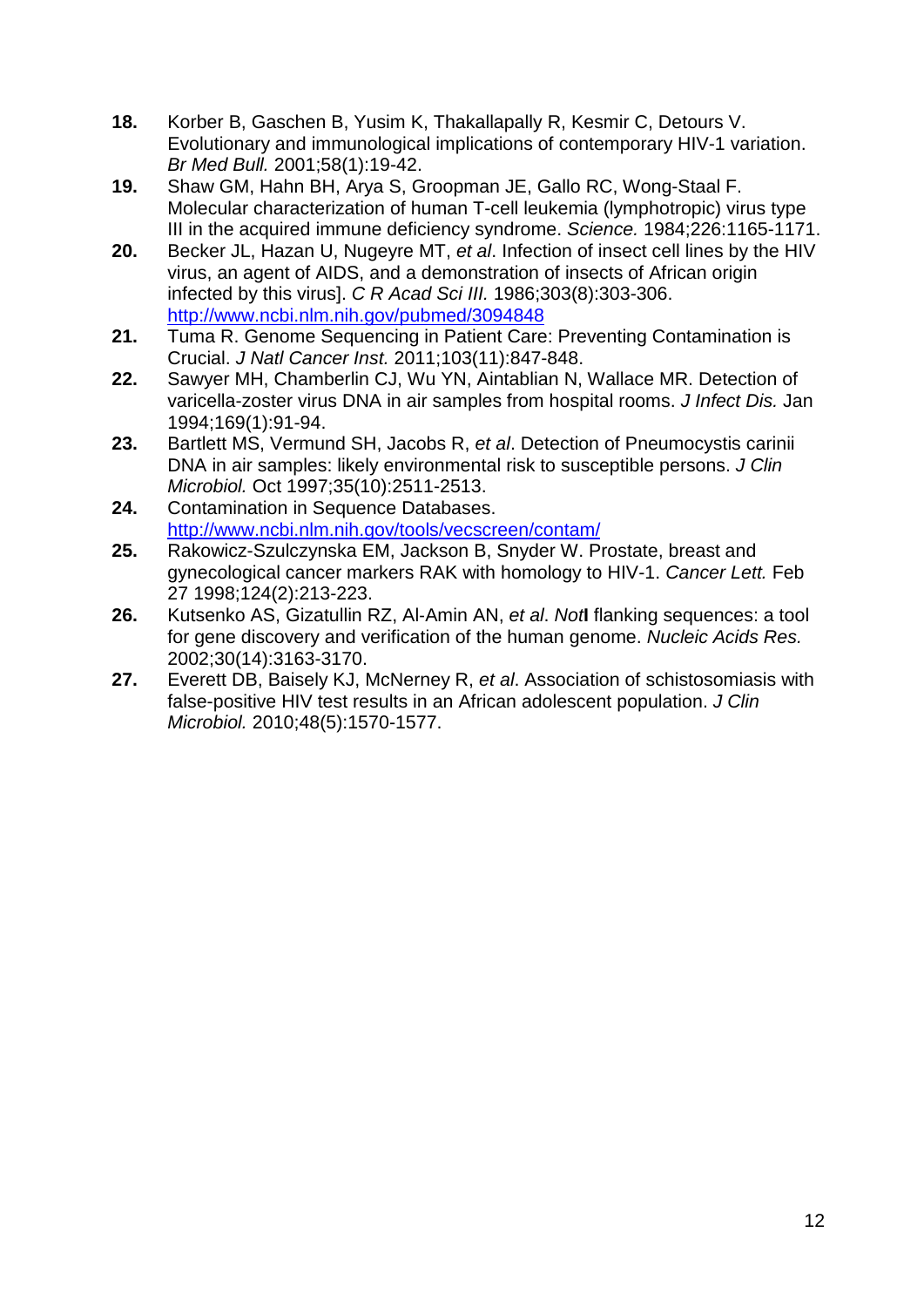## **LINKS**

Link 0: https://www.dropbox.com/s/n268kzverbppnin/Plasmodium\_HIV%20.pdf Link 1: https://www.dropbox.com/s/d1fyvpq9nczqqsf/Streptomyces\_HIV.pdf Link 2: https://www.dropbox.com/s/6cx60f2fa7tgiin/Methyloversatilis\_HIV.pdf Link 3: https://www.dropbox.com/s/awgphvub7ba1vcs/Methy\_009\_HIV.pdf Link 4: https://www.dropbox.com/s/vk8g0balfnqn941/MethylContig0006\_HIV.pdf Link 5: https://www.dropbox.com/s/2ypfcfurr9vs2e3/unculturedFungus\_HIV.pdf Link 6: https://www.dropbox.com/s/1bhovt6786uyww1/Rice.pdf Link 7: https://www.dropbox.com/s/6f117njjq159df9/Neurospora\_HIV.pdf Link 8: https://www.dropbox.com/s/s3du02t9z3cdlq0/Mus\_musculus\_HIV.pdf Link 9: https://www.dropbox.com/s/i83p0adtmjhq7mm/Setaria\_Italica\_HIV.pdf Link 10: https://www.dropbox.com/s/a0lardii1bffvws/Bienertia%20sinuspersici\_HIV.pdf Link 11: https://www.dropbox.com/s/emc3yqx4hvh8f09/HumanChr8\_HIV.pdf Link 12: https://www.dropbox.com/s/m9aawgkfj9wkyrs/HTLV1\_HIV.pdf Link 13: https://www.dropbox.com/s/41t9bb06jt5w1f3/Locusta\_HIV.pdf Link 14: https://www.dropbox.com/s/23ut1j3p7wiv12s/runnerBean\_HIV.pdf Link 15: https://www.dropbox.com/s/lf5ve5f9r7ovdn8/Nicotiana\_Tabacum\_HIV.pdf Link 16: https://www.dropbox.com/s/ai1kjdrn42czgnu/TEA\_HIV.pdf Link 17: https://www.dropbox.com/s/7c4rvi3f5orusfm/Bee\_Bombus\_insularis\_HIV.pdf Link 18: https://www.dropbox.com/s/0os7f658oq0uvko/NotI\_HIV.pdf Link 19: https://www.dropbox.com/s/2q21rr1zkgbv3u9/Neandertal\_HIV.pdf Link 20: https://www.dropbox.com/s/b2b3e0s2h7vi96p/Neandertal2\_HIV.pdf Link 21: https://www.dropbox.com/s/42027jhkx1hk4jq/Neanderthal3\_HIV.pdf Link 22: https://www.dropbox.com/s/4zardd44xiyndgc/Neanderthal4\_HIV.pdf Link 23: https://www.dropbox.com/s/lup5vwlhhv5f76b/Coral\_Fish\_HIV.pdf Link 24: https://www.dropbox.com/s/ntzznmwzc0aox2a/ZeaMays\_HIV.pdf Link 25: https://www.dropbox.com/s/g0s3bs7wxbxqd07/Dirofilaria%20immitis.pdf Link 26: https://www.dropbox.com/s/9cxs0gqes3crc4h/RAK\_alpha\_gene.pdf Link 27: https://www.dropbox.com/s/jp2nskj6qy9jz5s/Culex\_HIV.pdf Link 28: https://www.dropbox.com/s/dd1e51lx14emxc5/Sesamum\_HIV.pdf Link 29: https://www.dropbox.com/s/qpbqospgho6h6y3/TM7\_cell\_1541.pdf Link 30: https://www.dropbox.com/s/2wyyu2ood57tf9k/Leishmania.pdf Link 31: https://www.dropbox.com/s/ario9xmpw1cs3u0/VIF\_Bean.pdf Link 32: https://www.dropbox.com/s/nim4juhn25r3dx0/Streptomyces\_2.pdf Link 33: https://www.dropbox.com/s/6ruconkqcjzghfn/Termite\_1\_HIV.pdf Link 34: https://www.dropbox.com/s/o09gp3vvy48ia2n/Termites\_2\_HIV.pdf Link 35: https://www.dropbox.com/s/lck0uo7dexh7fmv/Termites\_3\_HIV.pdf Link 36: https://www.dropbox.com/s/5m3p9ts793w08qn/Termites\_4\_HIV.pdf Link 37: https://www.dropbox.com/s/x0e2xm8f6jwttum/Sorgum\_bicolor\_HIV.pdf Link 38: https://www.dropbox.com/s/tc4mv60hguhe0wj/Schistosoma\_p31Integrase.pdf Link 39: https://www.dropbox.com/s/qnjj4ft3m1y9b2f/p24\_Actin.pdf Link 40: https://www.dropbox.com/s/jsy1or4akhfps95/HIVp24\_present\_Chr3\_Human.pdf Link 41: https://www.dropbox.com/s/wplwmpr7d5htq8c/Schistosoma\_p55.pdf Link 42: https://www.dropbox.com/s/t5t7vuop1d8rn6f/NotI\_p51.pdf Link 43: https://www.dropbox.com/s/p8mq9itg8idsmw7/p51\_Cryptococcus.pdf Link 44: https://www.dropbox.com/s/dk2r1vbfrol0oxi/Schistosoma\_p51RT.pdf Link 45: https://www.dropbox.com/s/x4fkw9b2izwpalx/NotI\_polpolyprotein.pdf Link 46: https://www.dropbox.com/s/ouq5f1gyw53s921/PolPolyprotein\_Candida.pdf Link 47: https://www.dropbox.com/s/5a1o2f896m0say3/pol\_polyprotein\_ACTIN.pdf Link 48: https://www.dropbox.com/s/a4t8fnm9m69p7zk/HIV\_p41\_unculturedfungus.pdf Link 49: https://www.dropbox.com/s/e6ujezml6jrfp66/HIV\_p120\_unculturedfungus.pdf Link 50: https://www.dropbox.com/s/pra6uvizzg46vzs/HIV\_P160\_Unculturedfungus.pdf Link 51: https://www.dropbox.com/s/x6kuvwp1tkcwrra/NotI\_p66.pdf